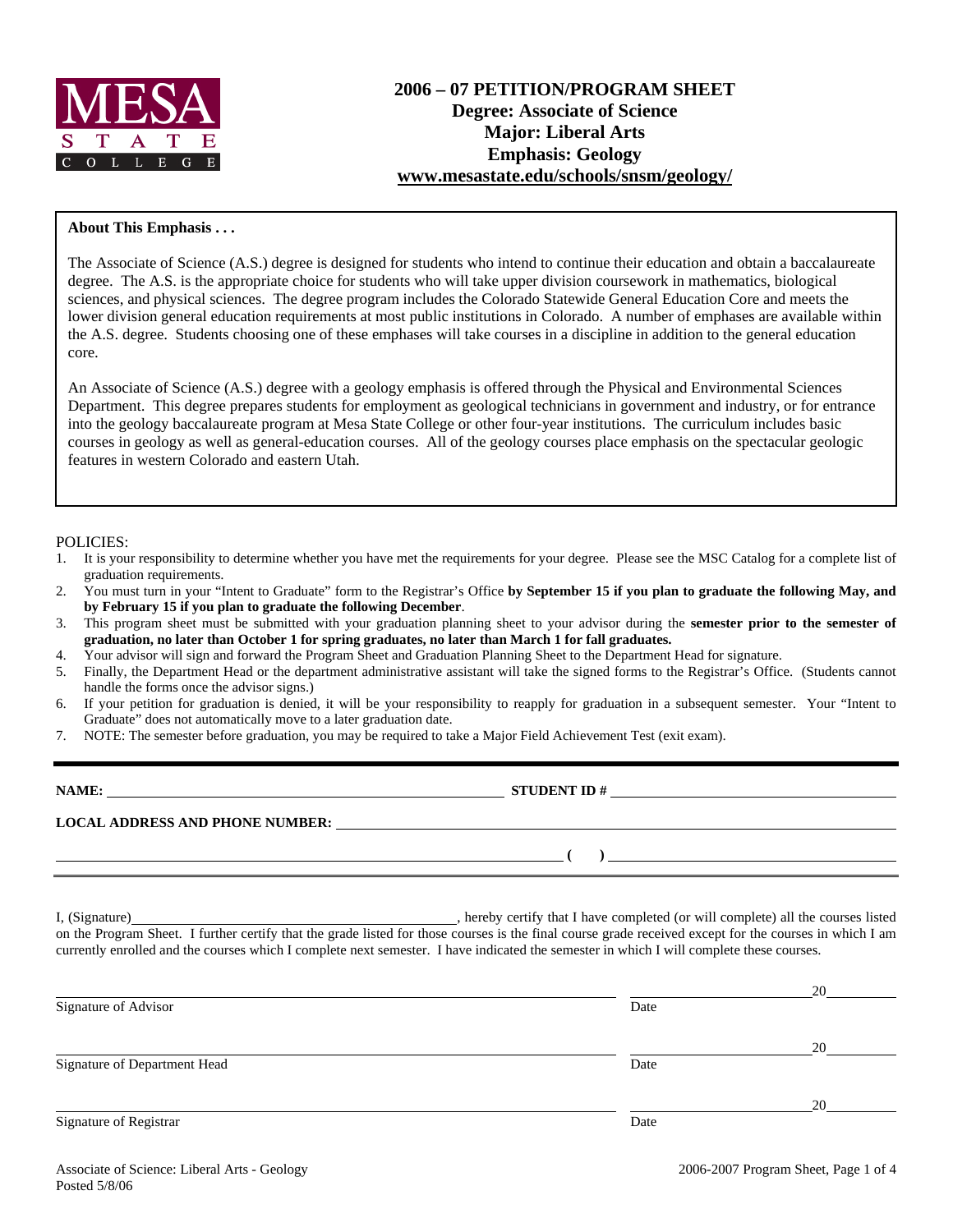- 60 semester hours are required for the Associate of Science degree. Must meet the academic residency requirements.
- A cumulative grade point average of 2.0 or higher must be maintained for all courses taken.
- A grade of "C" or higher must be earned in all courses within the Geology Emphasis.
- A grade of "C" or higher must be earned in all general education courses in order to be accepted for the transfer under the Core Transfer Agreements.
- No double counting is allowed between general education requirements and major requirements.
- It is recommended that students work closely with a faculty advisor when selecting appropriate courses and scheduling classes.

| <b>GENERAL EDUCATION REQUIREMENTS</b> (33 Semester Hours)                                                                                                                     |                                                                                                   |
|-------------------------------------------------------------------------------------------------------------------------------------------------------------------------------|---------------------------------------------------------------------------------------------------|
| No.<br>Credit<br>Grade<br>Term<br>Year<br>Trns/Subs<br>Course                                                                                                                 | Trns/Subs<br>No.<br>Credit<br>Grade<br><b>Term</b><br>Course<br>Year                              |
| English and Speech: ENGL 111 and 112, SPCH 102 (9 semester                                                                                                                    | Social and Behavioral Sciences: (6 Semester Hours)                                                |
| hours, must earn a grade of "C" or above in ENGL 111 and 112)                                                                                                                 | (Minimum of 2 different disciplines)                                                              |
| <b>ENGL</b><br>111<br>$\overline{3}$                                                                                                                                          |                                                                                                   |
| <b>ENGL</b><br>112<br>$\mathfrak{Z}$                                                                                                                                          |                                                                                                   |
| <b>SPCH</b><br>102<br>$\mathfrak{Z}$                                                                                                                                          |                                                                                                   |
|                                                                                                                                                                               |                                                                                                   |
| Physical Sciences/Math/Statistics (12 semester hours)                                                                                                                         | <b>Humanities</b> (6 semester hours)                                                              |
| Science (minimum 8 semester hours)                                                                                                                                            | (Minimum of 2 different disciplines)                                                              |
|                                                                                                                                                                               |                                                                                                   |
|                                                                                                                                                                               |                                                                                                   |
|                                                                                                                                                                               |                                                                                                   |
|                                                                                                                                                                               |                                                                                                   |
|                                                                                                                                                                               |                                                                                                   |
| Math/Statistics (minimum 4 semester hours, Math 113 or higher, must earn a "C" or above)                                                                                      |                                                                                                   |
|                                                                                                                                                                               |                                                                                                   |
|                                                                                                                                                                               |                                                                                                   |
| *MATH 151 may count as the general education mathematics requirement. This will leave a balance of 13 hours of free general electives.                                        |                                                                                                   |
|                                                                                                                                                                               |                                                                                                   |
|                                                                                                                                                                               |                                                                                                   |
| Kinesiology (2 semester hours) KINE/HPWA 100 and one KINA/HPWE activity<br>Term<br>Year<br>Trns/Subs<br>Course<br>No.<br>Credit<br>Grade<br>KINE/HPWA<br>100<br>$\frac{1}{2}$ | Trns/Subs<br>Credit<br>Grade<br>Term<br>Course<br>No.<br>Year<br><b>KINA/HPWE</b><br>$\mathbf{1}$ |
| Geology Emphasis Core Requirements (25 Semester Hours) Must earn a "C" or above in each course.                                                                               |                                                                                                   |
|                                                                                                                                                                               |                                                                                                   |
| Course<br>No.<br>Credit<br>Grade<br>Trns/Subs<br>Term<br>Year                                                                                                                 | Trns/Subs<br>Course<br><u>No.</u><br>Credit<br>Grade<br>Term<br>Year                              |
| Must choose either: GEOL 111/111L or GEOL 113/113L                                                                                                                            | <b>GEOL</b><br>112<br>$\frac{3}{2}$                                                               |
| <b>GEOL</b><br>$\frac{3}{2}$                                                                                                                                                  | <b>GEOL</b><br><u>112L</u><br>$\mathbf{1}$                                                        |
| $\mathbf{1}$<br><b>GEOL</b>                                                                                                                                                   | <b>GEOL</b><br>250<br>$\overline{3}$                                                              |
| Either GEOL 111/111L or GEOL 113/113L may be taken for credit, but                                                                                                            |                                                                                                   |
| <u>not both.</u>                                                                                                                                                              |                                                                                                   |
|                                                                                                                                                                               |                                                                                                   |
| Required Geology Specialization Courses (14 Semester Hours) To be selected in consultation with student's advisor                                                             |                                                                                                   |
| Credit<br>Trns/Subs<br>No.<br>Grade<br><b>Term</b><br>Year<br>Course                                                                                                          | <b>Credit</b><br>Grade<br><b>Term</b><br>Trns/Subs<br>Course<br><u>No.</u><br>Year                |
|                                                                                                                                                                               |                                                                                                   |
|                                                                                                                                                                               |                                                                                                   |
|                                                                                                                                                                               |                                                                                                   |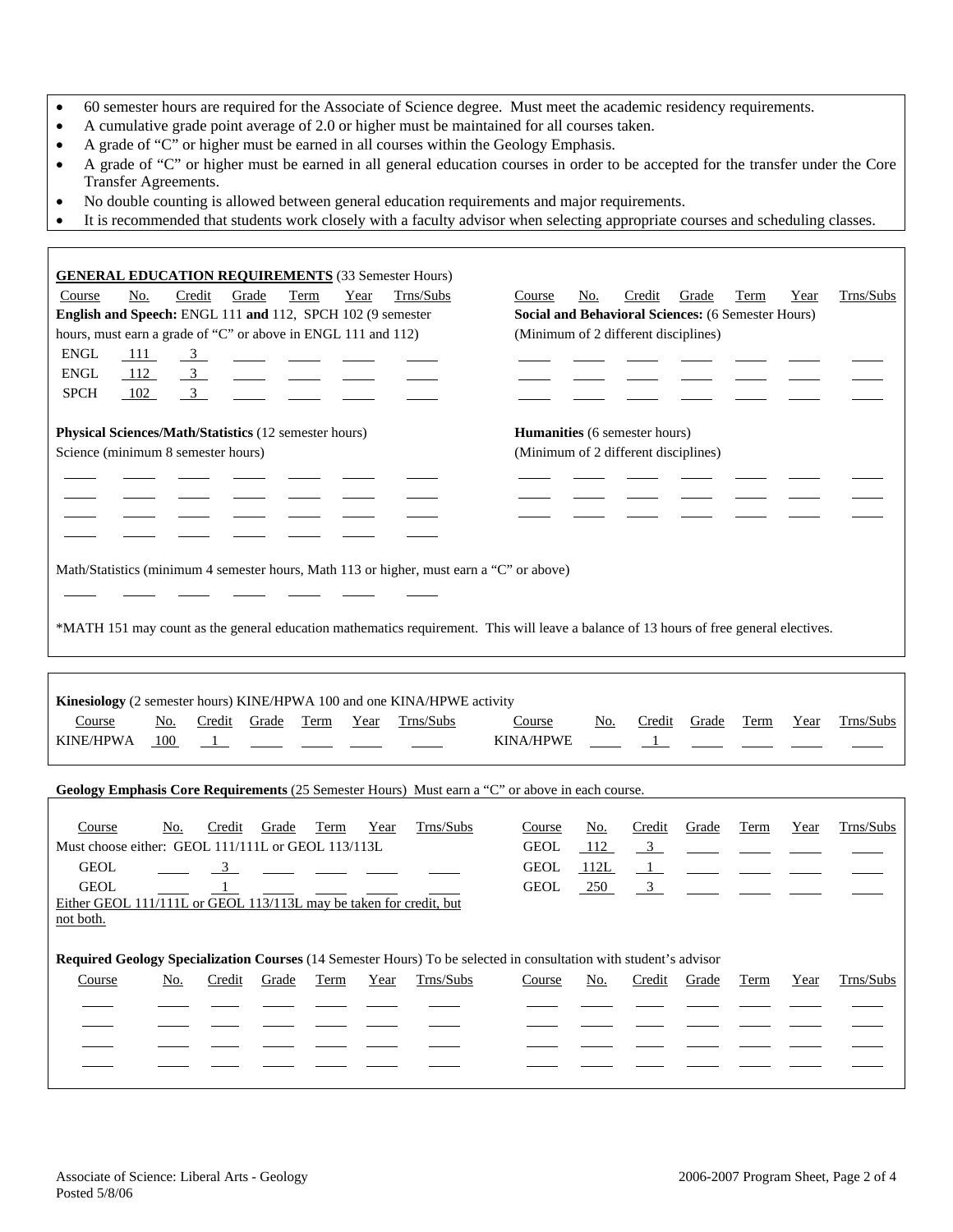## **GENERAL EDUCATION REQUIREMENTS** (minimum 33 Semester Hours)

**English and Speech – 9** Semester Hours ENGL 111 **and** ENGL 112 **or** ENGL 129 *(by permission)* **And** SPCH 102 (required)

See current Mesa State College Catalog for list of courses that fulfill the requirements below.

**Mathematics and Science – minimum 12** Semester Hours

Minimum 4 semester hours in Math and minimum 8 semester hours in Science. Both lecture and Lab must be taken in all courses having both.

**Humanities – 6** semester hours. Minimum of two different disciplines required.

**Social and Behavioral Sciences – 6** semester hours. Minimum of two different disciplines required.

### **OTHER REQUIREMENTS** (2 Semester Hours)

**Kinesiology – 2** Semester Hours

Each student must take KINE/HPWA 100 together with one KINA/HPWE Activity course. See current catalog for listing.

#### **Geology Emphasis Requirements** (25 Semester Hours)

Required Core Courses

GEOL 111 Principles of Physical Geology and GEOL 111L Principles of Physical Geology Lab **or** GEOL 113 Field Based Introduction to Physical Geology and GEOL 113L Field Based Introduction to Physical Geology Lab GEOL 112 Principles of Historical Geology GEOL 112L Principles of Historical Geology Lab GEOL 250 Environmental Geology Required Geology Specialization Courses 14 semester hours selected in consultation with student's advisor

Students are required to participate in exit examinations or other programs deemed necessary to comply with the college accountability requirement. All degree requirements must be completed as described above. Any exceptions or substitutions must be recommended in advance by the faculty advisor and approved by the Department Head.